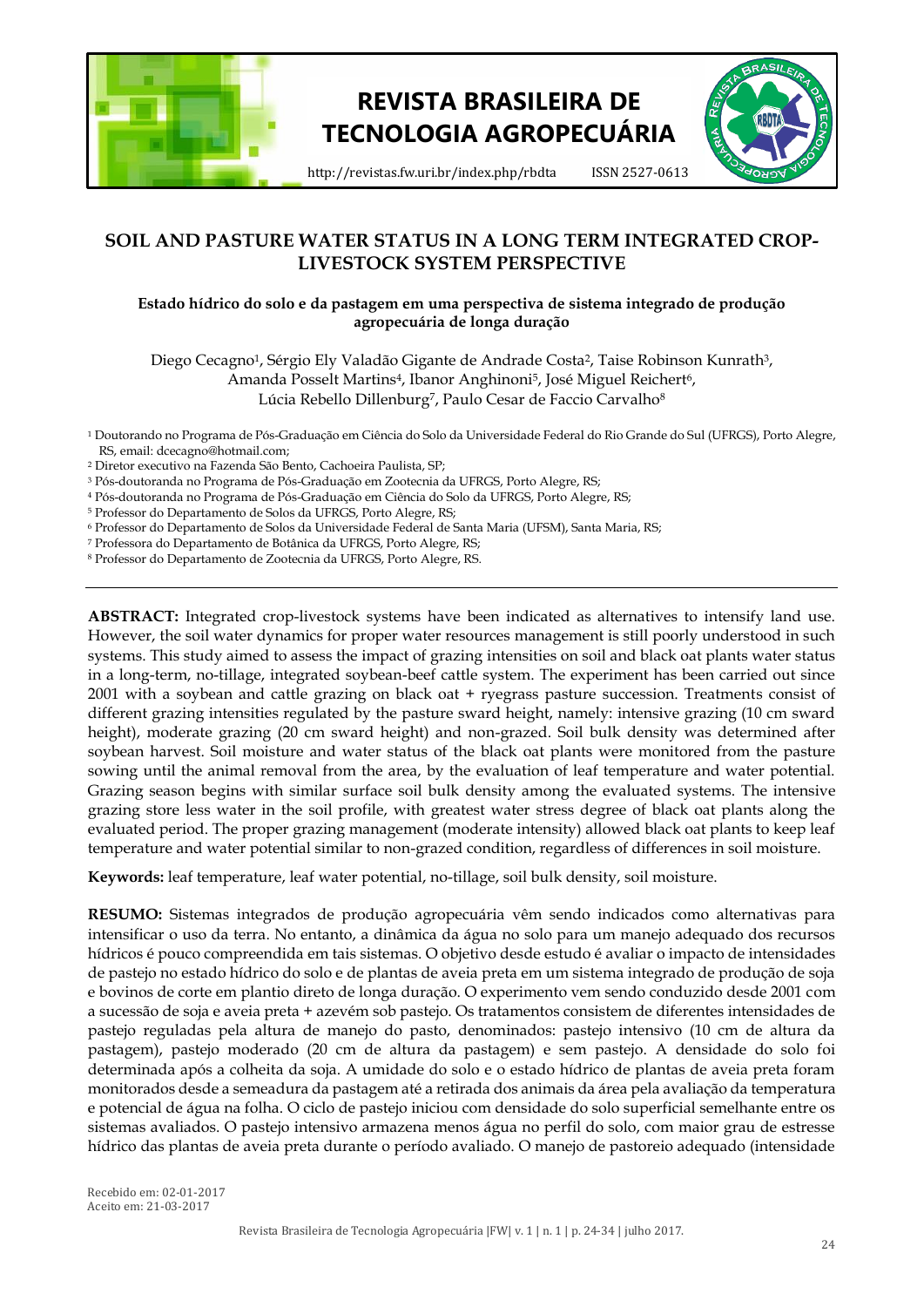moderada) permite que as plantas de aveia preta mantenham temperatura e potencial de água na folha semelhante à condição sem pastejo, independentemente das diferenças na umidade do solo.

**Palavras-chave:** temperatura da folha, potencial de água na folha, plantio direto, densidade do solo, umidade do solo.

## **1 INTRODUCTION**

The major research challenge for the worldwide agriculture is to double food production in the next 40 years to keep up with the increase in world population (TILMAN et al., 2011). With the least amount of water *per capita* in emerging economies (GREGORY & NORTCLIFF, 2013) and the increased frequency of droughts (ADELOYE, 2010), understanding the dynamics of water in the soil is fundamental to properly manage water resources (VERHOEF & EGEA, 2013). Studies on the hydrological cycle and the implication of adequate management practices in agricultural production systems must include interactions among soil, plant, animal and atmosphere (GORDON et al., 2007). Tropical and subtropical regions have significant contribution in global water flows being highlighted as important areas for food production (GORDON et al., 2005).

Considering the economic and environmental dimensions, the integrated crop-livestock system (ICLS) promotes a balance with similar or greater efficiency than pure systems (crop or livestock) (RYSCHAWY et al., 2012). In integrated production systems, water flow changes and proper animal management is critical for the maintenance of vegetation-climate balance (GORDON et al., 2007), which only be possible by the synergy resulting from the proper management of the grazing season and grain crop production (HENDRICKSON et al., 2008).

The grazing season has peculiarities when compared to pure grain production, since animals interfere in the system's energy flows by imposing different morphological and physiological characteristics of pasture in relation to grain crops. Grazing changes the dynamics of root development and water absorption due to the continuous development of pastures (VADEZ et al., 2013). Thus, it is important to monitor the water availability throughout the grazing season, especially under different grazing intensities. Furthermore, the need to understand the interactions at different organizational levels of the plants becomes evident (KUDOYAROVA et al., 2013).

Moreover, the existing of feedback between soil and plant should not be excluded of assessments in ICLS (SPOSITO, 2013). The inaccuracy of models to express the understanding of nutrients and water

movement in the system (STIRZAKER & PASSIOURA, 1996; TINKER & NYE, 2000) is an indicative of the need to include physiological parameters when evaluating food production systems. Jones (2004) points out the limitation of approaches based only on soil moisture due to numerous physiological attributes of plants that respond directly to changes in their tissue water status, instead to soil moisture ( $\Psi_{\text{SOL}}$ ). For the evaluation of plants water status and, consequently, of the impact of the adopted management system on the balance of production systems two variables have been highlighted: leaf temperature (LT) and water potential (Ψ<sub>LW</sub>) (JONES, 2014).

Temperature maintenance in plants is accomplished by hydration. LT influences the enzymatic functionality, solubilizing  $CO<sub>2</sub>$ , transpiration rate and hence the transport of nutrients (ANDRAE, 2002). LT has been used for evaluation of stomatal resistance (SMITH & BARRS, 1988), and in remote sensing, promoting improvements in the ability to detect and quantify biotic and abiotic stresses that affect crop yields (HATFIELD & PINTER Jr., 1993).

Plant development depends on water flow that carries ions from soil to roots and thereafter to other plant compartments. This flow depends on  $\Psi_{LW}$ , hydraulic conductivity and transpiration demand (CHAPMAN et al., 2012). The  $\Psi_{\text{LW}}$  monitoring is important during heavy evapotranspiration periods, representing the soil water status, the atmosphere evaporation demand, and the plant transpiration rate (JONES, 2014).

Our expectation is that the inclusion of physiological indicators in water status assessment of the soil-plant-atmosphere continuum improves the understanding of grazing intensity impacts on water status in ICLS. The objective of this research is to assess the impact of grazing intensities on water status of soil and black oat plants managed for 11 years in an integrated soybean-cattle production system under no-tillage.

#### **2 MATERIAL AND METHODS**

The experiment started in May 2001 and conducted in São Miguel das Missões in the state of Rio Grande do Sul, southern Brazil (29°03'10" S, 53°50'44" W). The site elevation is 465 m, and the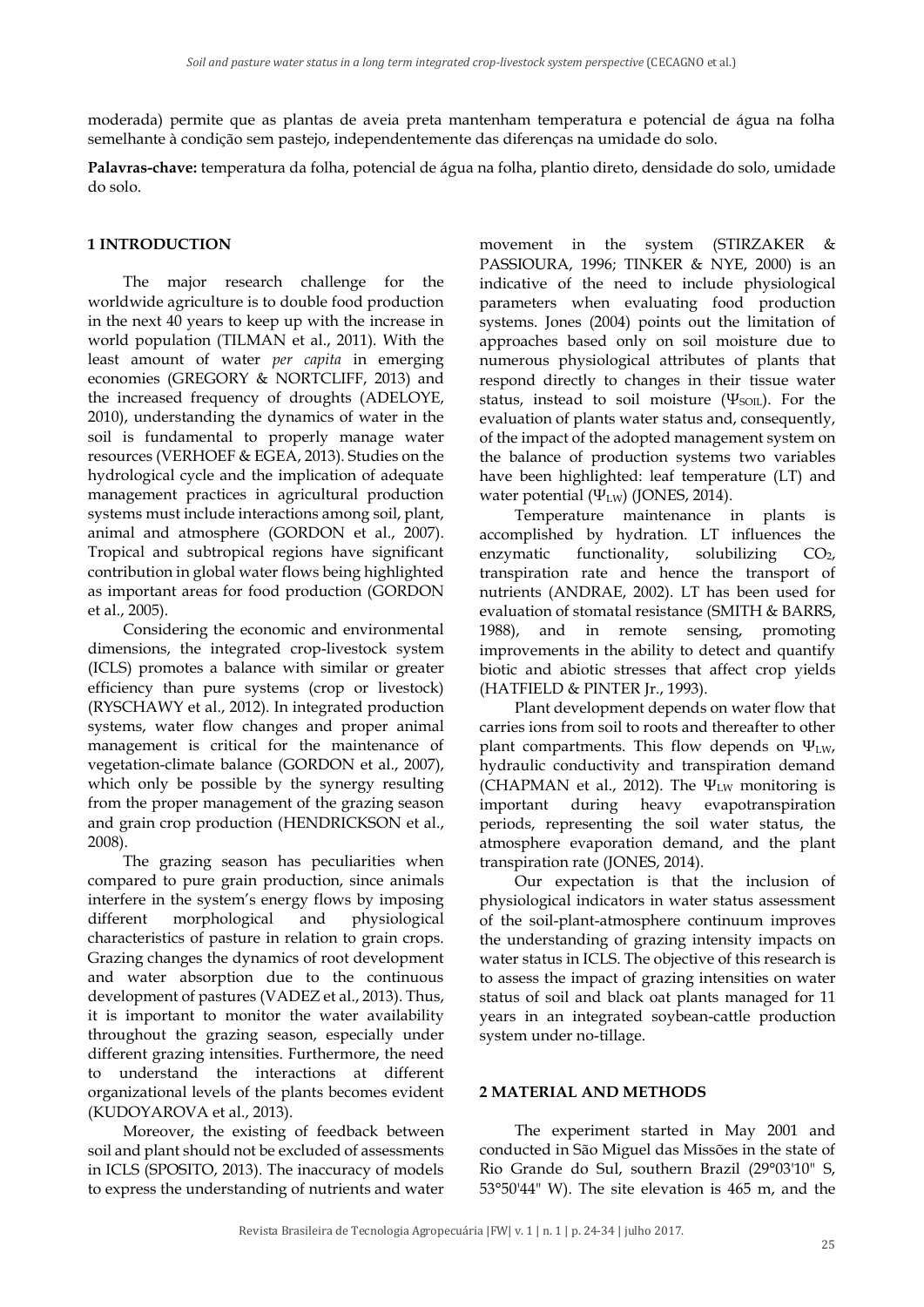climate is classified as warm humid subtropical (Cfa) according to the Köppen classification, with an average annual temperature of 19 °C and an average annual rainfall of 1850 mm. The soil is classified as Rhodic Hapludox, with clayey texture (540, 270 and 190 g  $kg<sup>-1</sup>$  of clay, silt and sand, respectively) and predominance of kaolinite, quartz and rutile in the iron-free clay fraction and goethite, hematite, maghemite, rutile and quartz in the concentrated iron oxides fraction (CECAGNO et al., 2016).

Before starting the experiment, the area was managed since 1993 under a no-tillage system with black oat (*Avena strigosa* Schreb) pasture in the winter, and soybean crop (*Glycine max* (L.) Merrill) in the summer. The area was first used for animal grazing in the winter of 2000. In the fall of 2001 after soybean harvest, the experiment was started with the establishment of grazing on a mixed pasture of black oat + ryegrass (*Lolium multiflorum* Lam.).

Treatments consisted of grazing intensities during winter, determined by the pasture height, in plots ranging from 0.8 to 3.6 ha. Grazing pasture heights were 10, 20, 30 and 40 cm, with an additional reference treatment (non-grazed), distributed in a randomized block design with three replicates. Intensive (10 cm) and moderate (20 cm) grazing intensities treatments were used, in addition to nongrazed plots (NG). The intensive and moderate intensities were chosen to represent inadequate and adequate management, respectively, for maintaining the energy flow balance in this food production system (ANGHINONI et al., 2013).

Neutered male steers (crossbred Angus, Hereford and Nellore) approximately 12-months old entered the pasture system weighing approximately 200 kg to simulate a cattle fattening or finishing system. During the grazing season, cattle feeding were forage-based with only mineral salt addition. A continuous grazing system was adopted (with a minimum of three remaining steers = tester steers), and grazing began when the forage height reached approximately 20 cm (approximately 1.5 Mg ha-1 of dry matter). Pasture heights were controlled every 14 days by the Sward stick method (BARTHRAM, 1986). The average pasture height resulted from managing the grazing intensity by adding or removing steers from each plot as required.

Plant and soil evaluations for the current study started after the 2012 soybean harvest (03/31/2012) until the end of grazing season (11/02/2012). Common black oat and ryegrass were sowed in line and overseeded, respectively, on 04/24/2012. Fertilizer application consisted of 340 kg of 00-25-25 at sowing, and two N topdressed applications (05/24/2012 and 06/23/2012), at 130 and 80 kg ha-1 of N, respectively. Beef cattle entered the pasture in 07/03/2012 weighing 212 kg, when the dry matter production reached 2.2 Mg ha-1 (average sward height of 30 cm). The grazing season lasted for 122 days.

Trenches were dug after soybean harvest, and four undisturbed soil samples were collected per soil layer, using soil core rings with 0.057 m diameter and 0.04 m height. Subsequently, the samples were wrapped in plastic wrap, packed in styrofoam boxes and transported to the laboratory, where soil bulk density (BD) (g cm-3 ) was determined.

From pasture establishment to animal removal from pasture, we monitored soil moisture content and water status of black oat plants. Disturbed soil samples were daily collected during one week per month, in 0-5, 5-10, 10-20, 20-30, and 30-50 cm soil layers, to determine gravimetric moisture and, by correcting for soil BD, volumetric moisture  $(\Theta_v)$ .

Black oat-plants  $\Psi_{\text{LW}}$  and LT were evaluated from 4:00 AM to 6:30 AM ( $\Psi_{\text{LWB}}$  and  $LT_{\text{B}}$ ) and from 11:30 AM to 1:30 PM ( $\Psi_{LWN}$  and  $LT_N$ ). There were five replicates (plants) for each treatment, and LT was obtained from the mean of three readings from the same plant. Plant LT was measured using an infrared thermometer with a thermal range from -10 to 60 ºC, a standardized emissivity in 0.98, and a field of view of 2.8º. Plant LT values were measured approximately 15 cm from the center of the adaxial leaf surface. Evaluations were only performed in leaves of the upper third that received solar radiation, thus ensuring uniform measurements. This method is non-invasive and more appropriate for evaluating LT compared to using sensors (thermocouples). Plant  $\Psi_{LW}$  was measured after obtaining LT in the field using a Scholander pressure chamber (BOYER, 1967). Measurements taken before sunrise were considered as the basal water potential.

A Nexus meteorological station (Model 35.1075.1) was used to provide data of rainfall events, air relative humidity, wind speed and direction, and air temperature. From these data, distributions of rainfall and air temperature throughout the grazing season were obtained (Figure 1). Daily precipitation during the experimental period, and the days of data collection, pasture sowing and the duration of the grazing season are shown in Figure 2.

Due to large plot size (1.8 ha in average), samplings were performed only in the first experimental block, since plant (leaf temperature and water potential) and soil (moisture monitoring) evaluations needed to be carried out simultaneously (JONES, 2014). Performing such evaluations in the entire experimental area would lead to large, unacceptable time-intervals between sampling and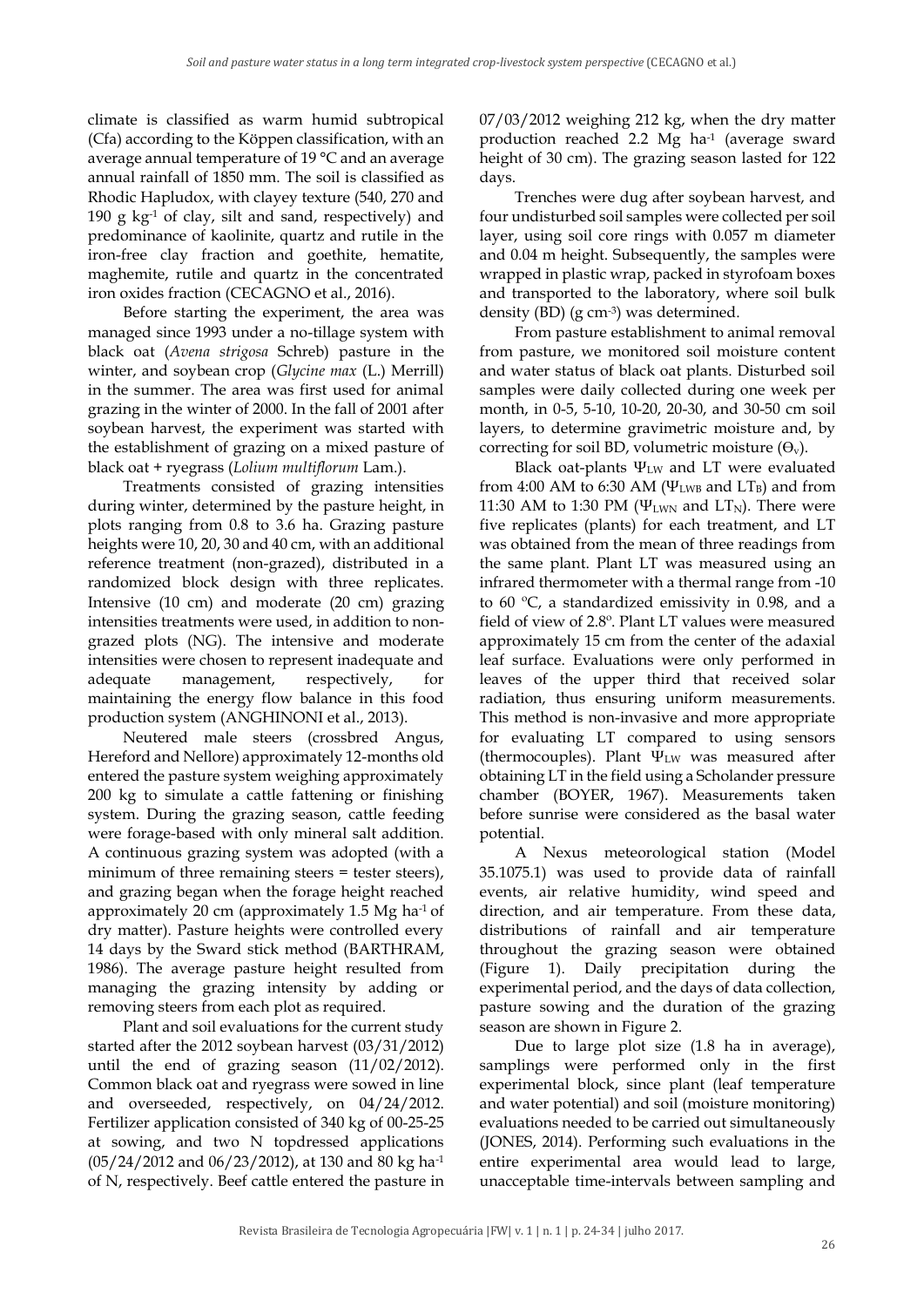analysis. Since only one experimental block was evaluated, the results of this study were analyzed as a completely randomized design, considering the sample units taken at random within each treatment as replicates (pseudo-replicate) (FERREIRA et al., 2012). The results were submitted to analysis of

variance and, when significant ( $p$ <0.05), means were compared by LSD Fischer test at 5% significance. All statistical analyses were performed with SAS 9.4 software (SAS Enterprise Guide 6.1/SAS 9.4 Cary, NC) using the sources of variation "soil layer" or "sampling date".





**Figure 2 -** Daily rainfall during the experimental period, and days of data collection, pasture sowing and the duration of the grazing season in the no-tillage, integrated crop-livestock (soybean and beef-cattle) system with different grazing intensities



#### **3 RESULTS**

#### **3.1 Rainfall and air temperature during the grazing season**

The distribution of rainfall during the 2012 grazing season followed the historical average (Figure 1). However, the amount was lower in the first three months (April to June) of evaluation, which was the period of pasture establishment. The

difference between the rainfall that occurred and the historical average did not affect plants growth and development. On the other hand, from July on and, especially, in October, higher amounts of rain occurred. Distinct behavior was observed for the air temperature, with higher values compared to the historical average over the entire grazing season (Figure 1). The differences reached values above 3°C in the pasture establishment period and throughout the grazing season.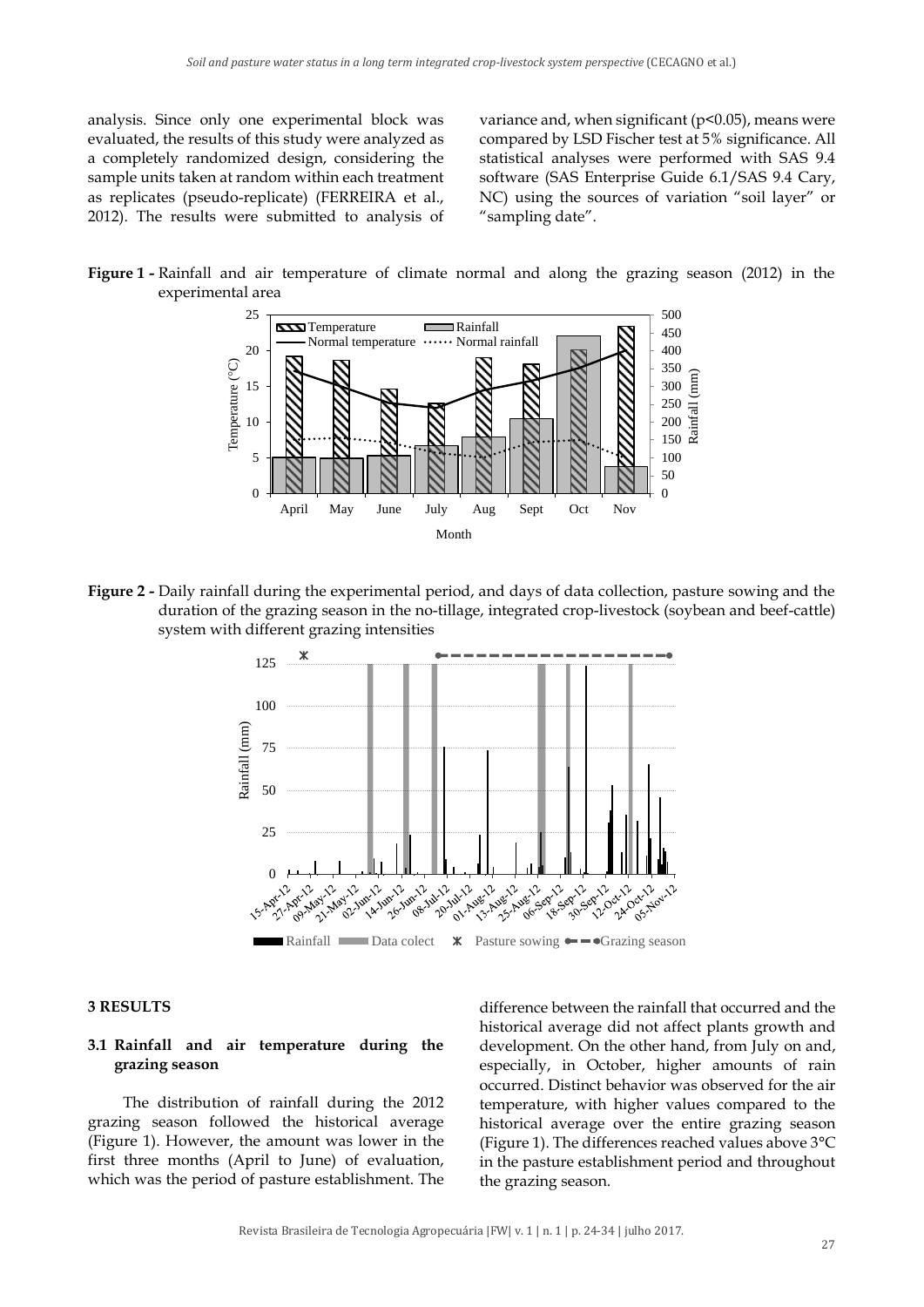#### **3.2 Soil bulk density and moisture during the grazing season**

There was no difference between treatments until 20 cm of soil depth. Below this layer, the NG system presented higher BD than grazed systems (P<0.05). The BD values were found in the range of 1.30 to 1.40 Mg m-3 .

Grazing intensities resulted in distinct behavior in soil BD after soybean harvest (Figure 3).

**Figure 3 -** Soil bulk density after soybean harvest in the no-tillage, integrated crop-livestock (soybean and beefcattle) system with different grazing intensities. Horizontal bar represents the least significant difference for the contrasts analysis with 5% of significance level.



**Soil bulk density (g cm-3 )**

Soil  $\Theta$ <sub>v</sub> was as a function of management systems, showing different dynamics before and after the entrance of animals in the experimental area (Figure 4). In the period between the pasture sowing (23/04/2012) to the entrance of the animals for grazing (03/07/2012), the NG system showed higher  $\Theta_{v}$  throughout the soil profile (P<0.05), especially in the surface layer (0-10 cm), compared to grazed systems. At the beginning of grazing, difference was observed only in the layer of 30-50 cm, with intensive grazing being lower than NG (Figure 4) (P<0.05). Changes in soil  $\Theta$ <sub>v</sub> occurred both in 0-20 cm and in 30-50 cm layer. At the end of the grazing season, in October, the most surface soil layer (0-5 cm) in NG system showed higher  $\Theta_{v}$  than grazed systems, regardless of grazing intensity (Figure 4).

Change in soil water distribution after the entrance of the animals in July (Figure 4) shows the grazing impact on water flows in ICLS. Aside from the higher contribution of rainfall during the grazing season (July to October - Figure 1), the increase in  $\Theta_{v}$ in the grazed treatments, regardless of grazing intensity, occurred to the deeper layers (30-50 cm).

#### **3.3 Pasture water status throughout the grazing season**

The water status of black oat (LT and  $\Psi_{\text{LW}}$ ) showed different dynamics in the period between the pasture sowing until the entrance of the animals (July) and in the beginning until the end of grazing (Figure 5). The impact of grazing on LT and  $\Psi_{\text{LW}}$ differed, both when the plants were in a water stability condition ( $LT_B$  and  $\Psi_{LWB}$ ) as in the greatest water stress period ( $LT_N$  and  $\Psi_{LWN}$ ). Emphasis is given to high values of  $LT_B$  in the months of May and June, reaching 18 °C.

In the first two months of the grazing season, even without the presence of animals, black oat in intensive grazing showed lower values of Ψ<sub>LWB</sub> (P<0.05), compared to moderate grazing and NG, which did not differ from each other (Figure 5). On the other hand, in July, when the rainfall exceeded the historical average (Figure 1), the NG system had higher  $\Psi_{LWB}$  (P<0.05) and lower LT<sub>B</sub> (P<0.05).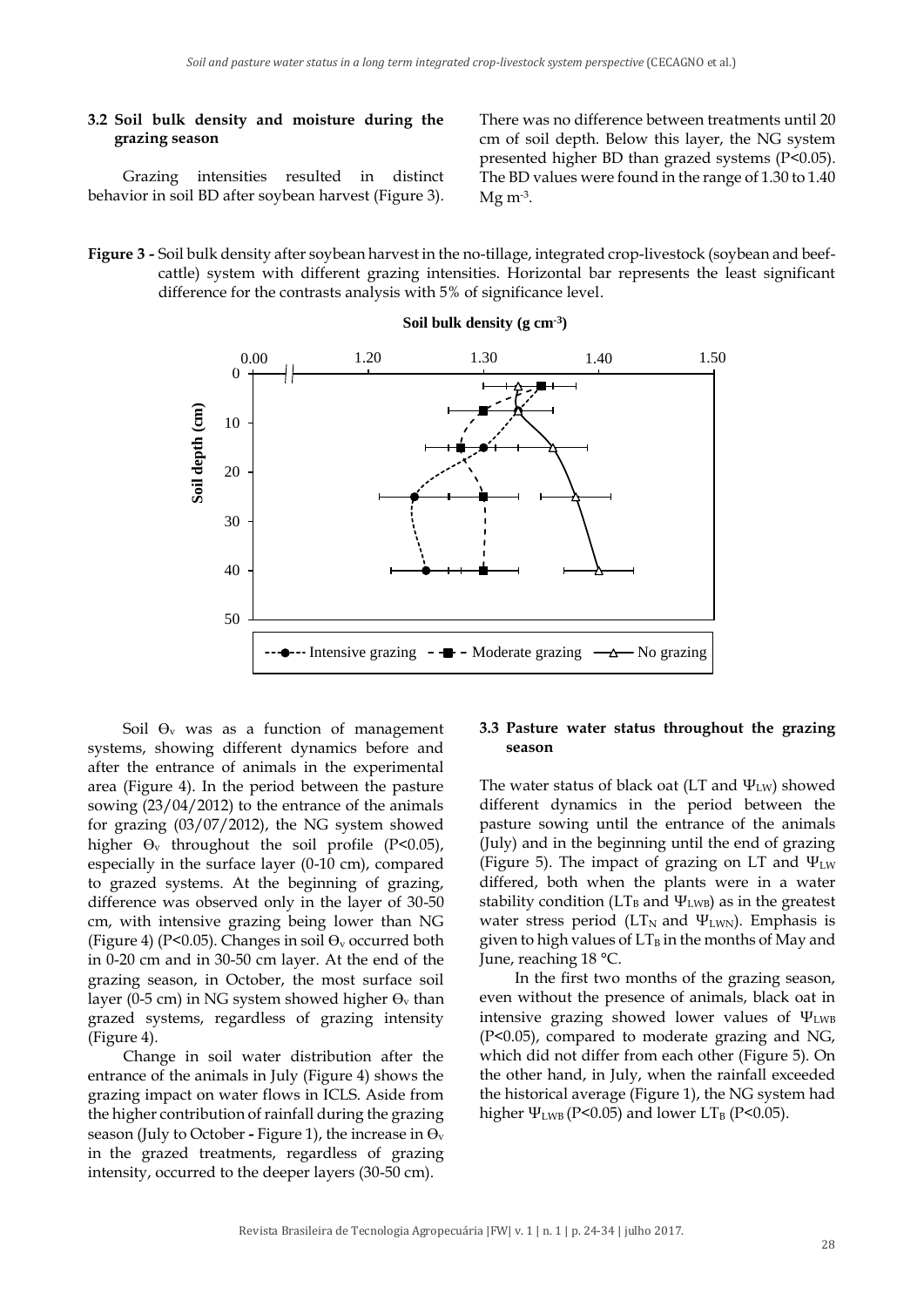**Figure 4 -** Soil moisture throughout the grazing season in the no-tillage, integrated crop-livestock (soybean and beef-cattle) system, under different grazing intensities. FC = field capacity. PWP = permanent wilting point.



The water status of black oat in the afternoon period, in May and June, was similar to that seen in the morning period (Figure 5). Thus, the intensive grazing resulted in greater water stress of black oat, considering the higher values of  $LT_{N}$  (P<0.05) and lower ΨLWN (P<0.05) compared to moderate grazing and NG, which did not differ from each other. In July, there were no differences between treatments

in both  $LT_N$  as in  $\Psi_{LWN}$ , regardless of grazing intensity (Figure 5).

The greatest amount of rainfall in July (Figure 1) and, consequently, the greatest soil  $\Theta_{v}$  with grazing (Figure 4) apparently contributed to water status response of black oat. With the entrance of animals (July), the relationship between soil  $\Theta_{v}$ (Figure 4) and the water status of black oat in the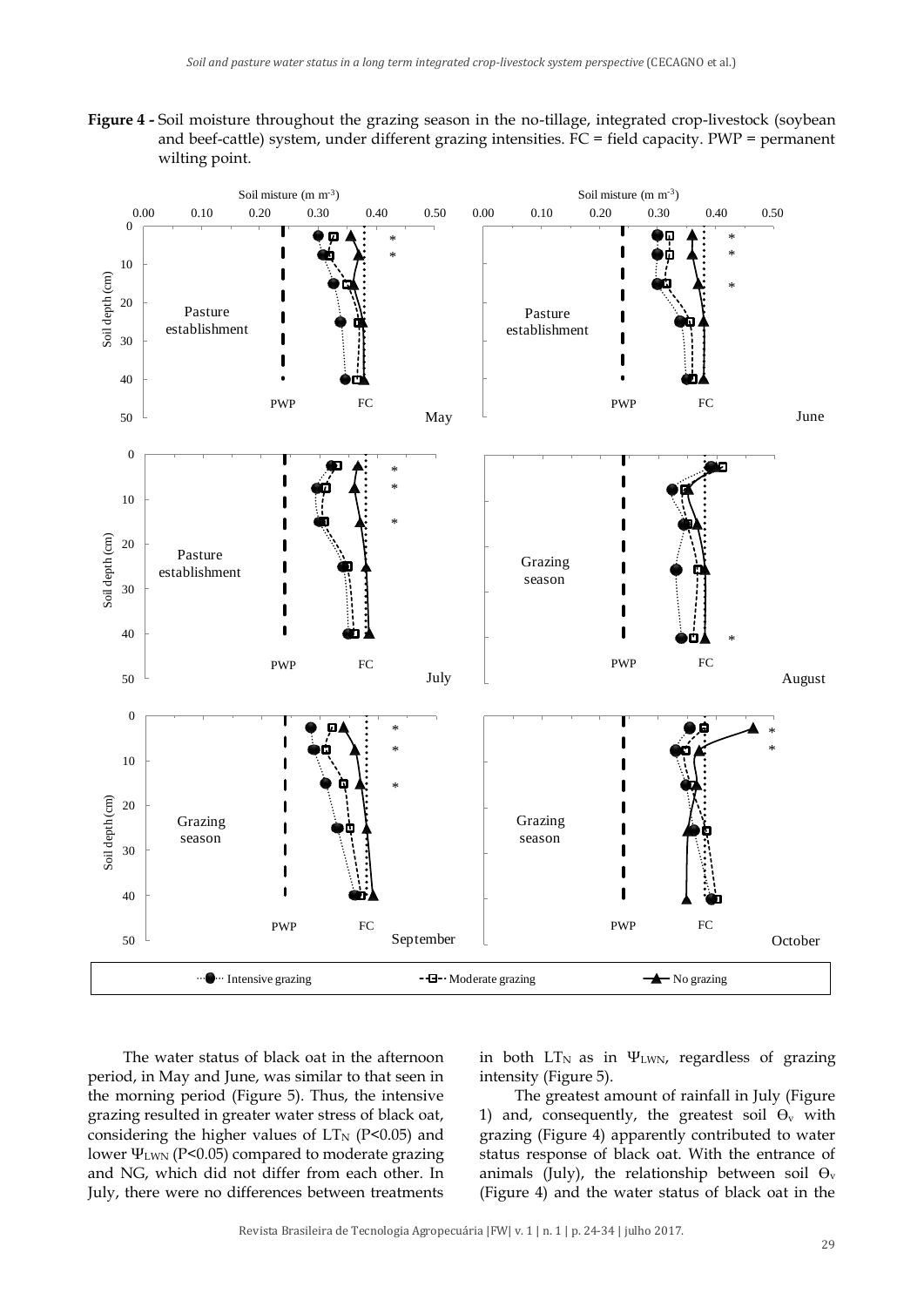management systems was different because higher soil  $\Theta$ <sub>v</sub> in grazed systems did not affect the stress degree of black oat considering the  $\Psi_{\text{LW}}$  or LT (Figure 5).

The intensive grazing resulted in lower values of  $\Psi_{LWB}$  (P<0.05) compared to moderate grazing and NG, which did not differ from each other along the grazing season (Figure 5). The highest water stress of black oat was also found in the  $LT_{B}$ , in August and October, with higher values in intensive grazing compared to the other treatments (P<0.05), which did not differ from each other (Figure 5). On the other hand, in September, the impact of managements in  $LT_N$  had the following stress order: intensive grazing > moderate grazing > NG (P<0.05) (Figure 5).

The same behavior observed in  $\Psi_{LWB}$  during grazing was found in  $\Psi_{LWB}$  (Figure 5), with intensive grazing resulting in lower values compared to other systems (P<0.05), which were similar from each other. However,  $LT_N$  differs between treatments, but this difference was not detected in the morning period. Thus, in August and September, the  $LT_N$  was higher in the intensive grazing (P<0.05), followed by moderate grazing, which was higher than NG (Figure 5).





#### **4 DISCUSSION**

#### **4.1 Rainfall and air temperature during the grazing season**

In long-term experimental with grazing intensities, pasture productivity is greatly affected by the rainfall distribution that often exceeds the impact of grazing pressures (MILCHUNAS et al., 1994). When temperature and rainfall differs from the normal, depending on the magnitude in which they occur, may require adjustments in grazing management season (BAARS et al., 1990). Higher temperatures may influence the growth rate of grasses, changing pasture composition (GILLINGHAM, 1973), and being very important in our study composed of two grass species (ryegrass + black oat).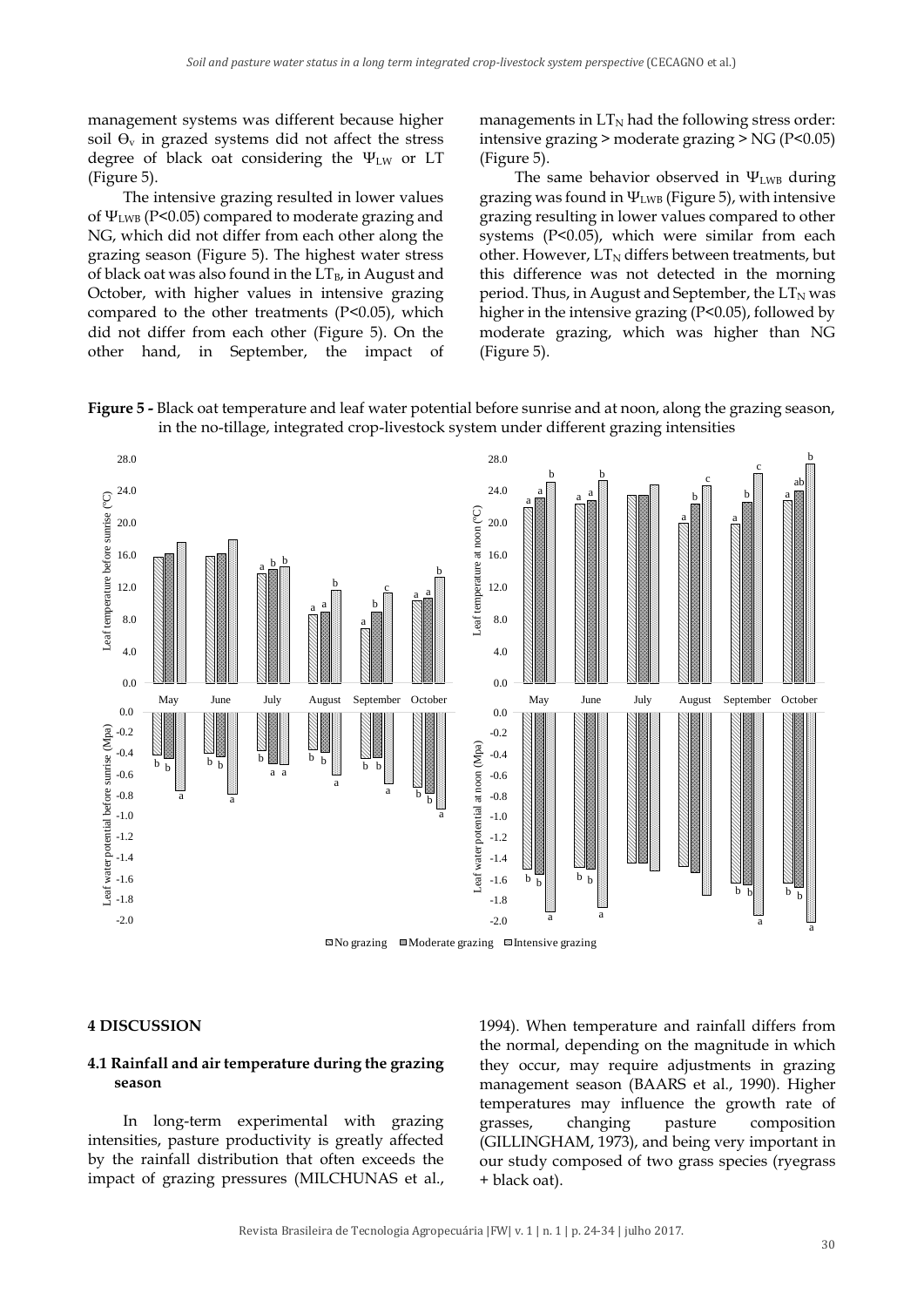# **4.2 Soil bulk density and moisture during the grazing season**

After grazing condition, Cecagno et al. (2016) reported differences in soil BD among treatments, but we not found after soybean harvest. The values found in previous year, after grazing (between 1.35 and 1.45 Mg m-3 ) decreased to between 1.30 and 1.40 Mg m-3 after soybean crop, due to the soil mobilization at sowing operation (CONTE et al., 2011). The higher soil BD in the most surface layer of intensive grazing reported by Cecagno et al. (2016) acts as "umbrella" effect and did not allow transferring of loads applied to subsurface layers. Therefore, much of the differences found in soil  $\Theta_{\rm v}$ over the grazing season should be, effectively, due to changes in soil gravimetric moisture, especially in the period before the entrance of the animals in the experiment.

Water that remains in the soil after the grazing season is essential for the further soybean cultivation. The greater soil  $\Theta_{v}$  in NG system in the period between sowing and the entrance of the animals result in higher maintenance of water content along the soybean season (MARTINS et al., 2016). The greatest soil coverage minimizes water loss by evaporation, allowing higher water storage in the soil, due to the higher production of black oat and ryegrass residue over hibernal season (ASSMANN et al., 2014).

Soil  $\Theta$ <sub>v</sub> at sowing is critical for the overall yield of the grazing system (VADEZ et al., 2012), particularly when considering that the accumulated rainfall in the first three months of the grazing season was approximately 60 mm lower than in the history of the area. For instance, Zaman-Allah et al. (2011) emphasize the importance of water availability at critical moments of plant growth/development, being more important than the total water absorbed throughout the crop cycle. Continuous water uptake by forage plants depends on a proper establishment, where soil  $\Theta_{v}$  of the early days after sowing is primordial for the success of the grazing season (HAFNER et al., 1993).

The negative impact of intensive grazing in soil water storage in this study corroborates with others who found a reduction in soil hydraulic conductivity (WILLATT & PULLAR, 1984) and water infiltration rate (BELL et al., 2011) over the grazing season under inadequate management conditions. Franzluebbers et al. (2011) emphasize that the proper animal management, with soil cover maintenance, favor suitable hydrological conditions for pasture production.

Pasture development is modified by grazing, influencing root distribution and soil water content

(ANGERS & CARON, 1998). Long-term grazing in ICLS promotes changes in soil organization and may increase its resilience by biological and physical processes, often not detected by static assessments (LOGSDON & KARLEN, 2004). Functional changes, as air and hydraulic conductivity and pore continuity (MOREIRA et al., 2012), may have contributed to enable the water redistribution in the soil due to grazing, as seen in our study.

The continuous growth of the pasture shoot promoted by grazing induces greater root development as result of a permanent feedback between roots and shoots (PALTA et al., 2011). Although grazing intensities showed similarity in soil water distribution (Figure 4), water productivity of the system is different, since there is a positive correlation between water productivity and animal yield (MEKONNEN et al., 2011).

Important issues related to the dynamics of soil water in ICLS may be raised from our data. For instance, it is intriguing to verify the impact of grazing on soil  $\Theta_{v}$  in the 30-50 cm soil layer (Figure 4). Similarly, it is possible to emphasize the necessity to better understand the spatial root distribution. Taking into account that the depth of water extraction may be up to 40 cm deeper than root depth (PARKER et al., 1989) and the antagonism between biomass and soil water storage (PASSIOURA, 2012), the influence of grazing intensities on pasture phenology and cycle duration in ICLS should receive further evaluation.

### **4.3 Pasture water status throughout the grazing season**

The residual effect of the severe water stress observed during the soybean crop cycle (CECAGNO et al., 2016; MARTINS et al., 2016) may explain the observed values of pasture water status at the beginning of the black oat cycle. Therefore, the following discussion considers the hydric state of black oat in two distinct conditions: with and without animals in the area.

The systemic view comes from the feedbacks that occur between crop cycles (FRANZLUEBBERS, 2008). The higher soil  $\Theta_{v}$  of NG system at the end of the soybean cycle (MARTINS et al., 2016) influenced soil  $\Theta$ <sub>v</sub> in the initial period of the grazing season (Figure 4). Thus, the order of water stress degree of black oat followed the distribution of soil  $\Theta_{v}$  with intensive grazing > moderate grazing > NG in both, at the end of soybean cycle as in the first months of the grazing season, especially in the upper layers until 10 cm of soil depth. Passioura & Angus (2010) state the importance of residual water in hydric productivity of a production system. This line of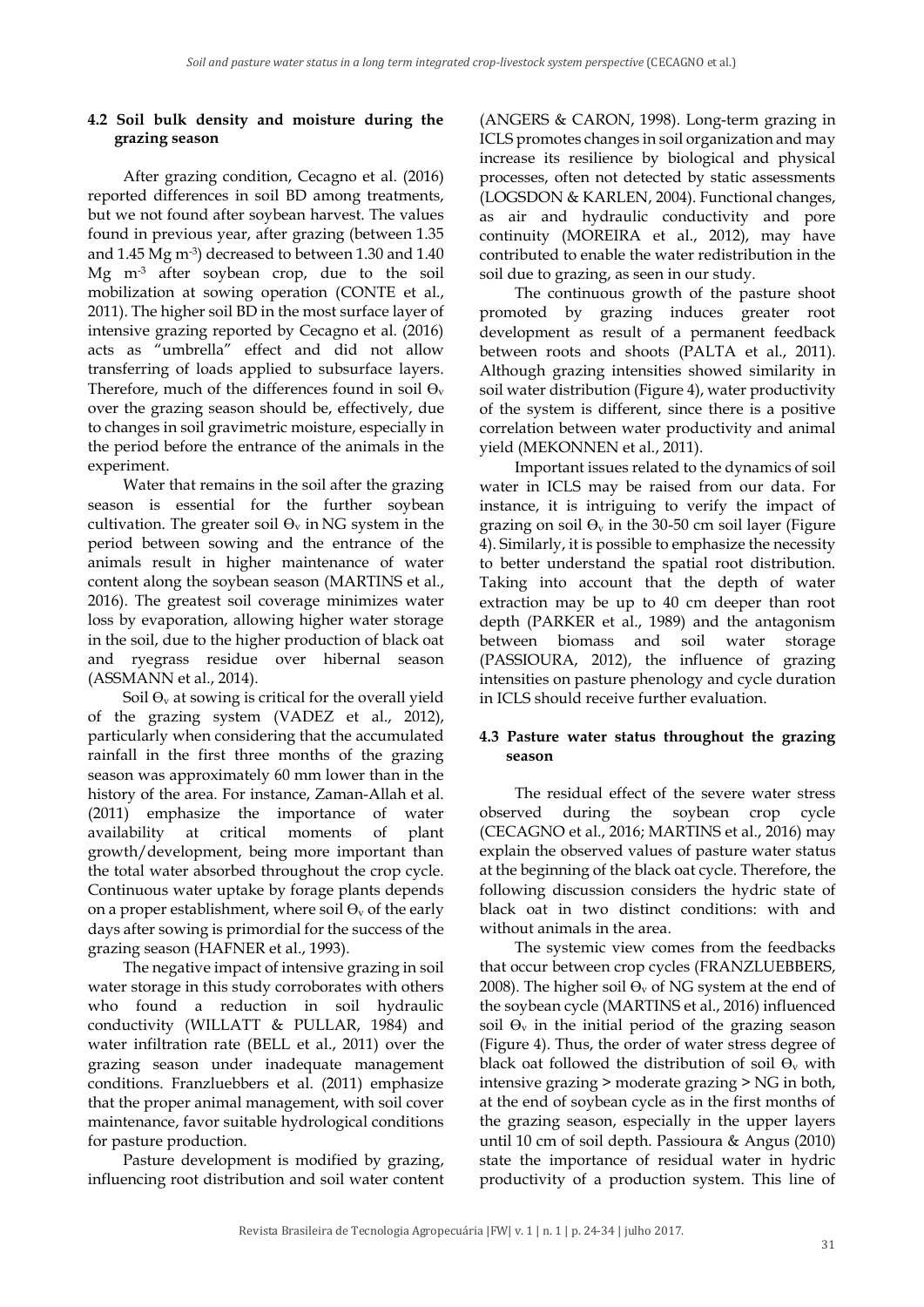thinking has been shown already by Ritchie (1981) by stating that the production system management governs the amount of residual water in the system.

The negative impacts of intensive grazing results in lower water storage in the soil (Figure 4), and affects the water status of pasture. When assessing the depth of water extraction by different grasses, Durand et al. (2007) highlighted the dynamics of ΨLWB and relationship to changes in soil moisture. The  $\Psi_{LWB}$  values of about -0.5 and -0.8 MPa for grazed systems and NG, respectively, are indicative of  $\Psi_{SOL}$  in the soil layer with greatest water extraction, which is not necessarily where there is highest root concentration (LAFOLIE et al., 1991). However, short-term changes in root-soil conductance increase the difficulty in understanding water flow in plants, especially in systems with mixed pastures (DURAND et al., 2010), as in our study.

The interaction between  $\Psi_{\text{LW}}$  and  $\Psi_{\text{SOL}}$ , represented in this evaluation by soil  $\Theta_{\nu}$ , should not be neglected when discussing the hydric state of black oat in ICLS. The dependence of plants in relation to soil water availability ( $\Psi_{\text{ROOTS}}$  and  $\Psi_{\text{SOL}}$ ) classifies the species into two groups: isohydric and anisohydric (SADE et al., 2012). The first group represents crops that have stable  $\Psi_{\text{LW}}$  (less fluctuation), regardless of soil condition. The anisohydric group, on the other hand, presents cell guards that do not react to the hydraulic signal, being more sensitive to soil water changes. This group presents an increased risk of deterioration during drought periods. Black oat plants appear to have an anisohydric behavior before the entrance of the animals in the area (Figure 5). As stomatal response influences the LT (JONES, 2004), the similar behavior between LT and  $\Psi_{\text{LW}}$  is consistent, as observed during the soybean crop cycle (MARTINS et al., 2016).

The organizational changes in the soil promoted by the proper animal management, in the long-term, have positive impacts on water flows in ICLS (PEDEN et al., 2007). The similarity in the water stress degree of black oat between NG and moderate grazing is an indicative of the synergism that can occur in ICLS. Thus, moderate grazing promotes a moderate stress degree that, according Lichtenthaler (1996), is called "eustress", being stimulating and positive to the plants development. It is intriguing that, even before a physical stress (animal trampling), biochemical (physiological) mediation results in black oat response under moderate grazing intensity similar to the NG area.

The 11 years under ICLS and 18 years of notillage system have contributed to a discussion on changes caused by reorganization in the soil system. Thus, new geometric arrangements (ALAOUI et al., 2011) and the greater recovery capacity by biological and physical processes (LOGSDON & KARLEN, 2004) explain how moderate grazing in the longterm contributes to lower impacts on water status of black oat. Such structural changes make it difficult to obtain critical water limits (TARAWALLY et al., 2004), especially in clayey soils, as in our soil, with a higher degree of resilience when managed in conservation systems (BAVOSO et al., 2012). Regardless of soil  $\Theta_{v}$ , the proper ICLS management, in the long-term, may facilitate water retention in higher  $\Psi_{\text{SOL}}$ , determining a greater root proliferation (BENGOUGH & MULLINS, 1991) and, therefore, maintain proper plant water potential, as seen in our study.

The lowest oscillation in  $\Psi_{\text{LW}}$  and LT values for moderate compared to the intensive grazing, regardless of the studied period and throughout the grazing season (April to October), shows that there is a sensitivity of black oat plants to the system which were developed. According to Verhoef & Campbell (2005), direct (Ψ<sub>LW</sub>) and indirect (LT) indicators result from the combination of evaporative demand and the hydric state of the soil, being critical for evaluating plant stress sensing. This fact was also seen in the evaluation of soybean water status cultivated before this grazing season (MARTINS et al., 2016).

The behavior of black oat plants along the grazing season in our study allow for future and new approaches bridging the performance of forage (biomass and root production) to previous edaphoclimatic conditions (last crop) while contemplate physiological parameters that represent the photosynthetic rate and carbon allocation in plants.

# **5 CONCLUSION**

In integrated soybean-beef cattle system in a long-term no-tillage with intensive grazing, less soil water storage and higher degree of water stress of black oat plants occurs during the grazing season, both before and after the entry of the animals in the plots. Furthermore, proper grazing management by the use of moderate grazing intensity allows the black oat plants to maintain leaf temperature and water potential similar to non-grazed condition, regardless of differences in soil moisture.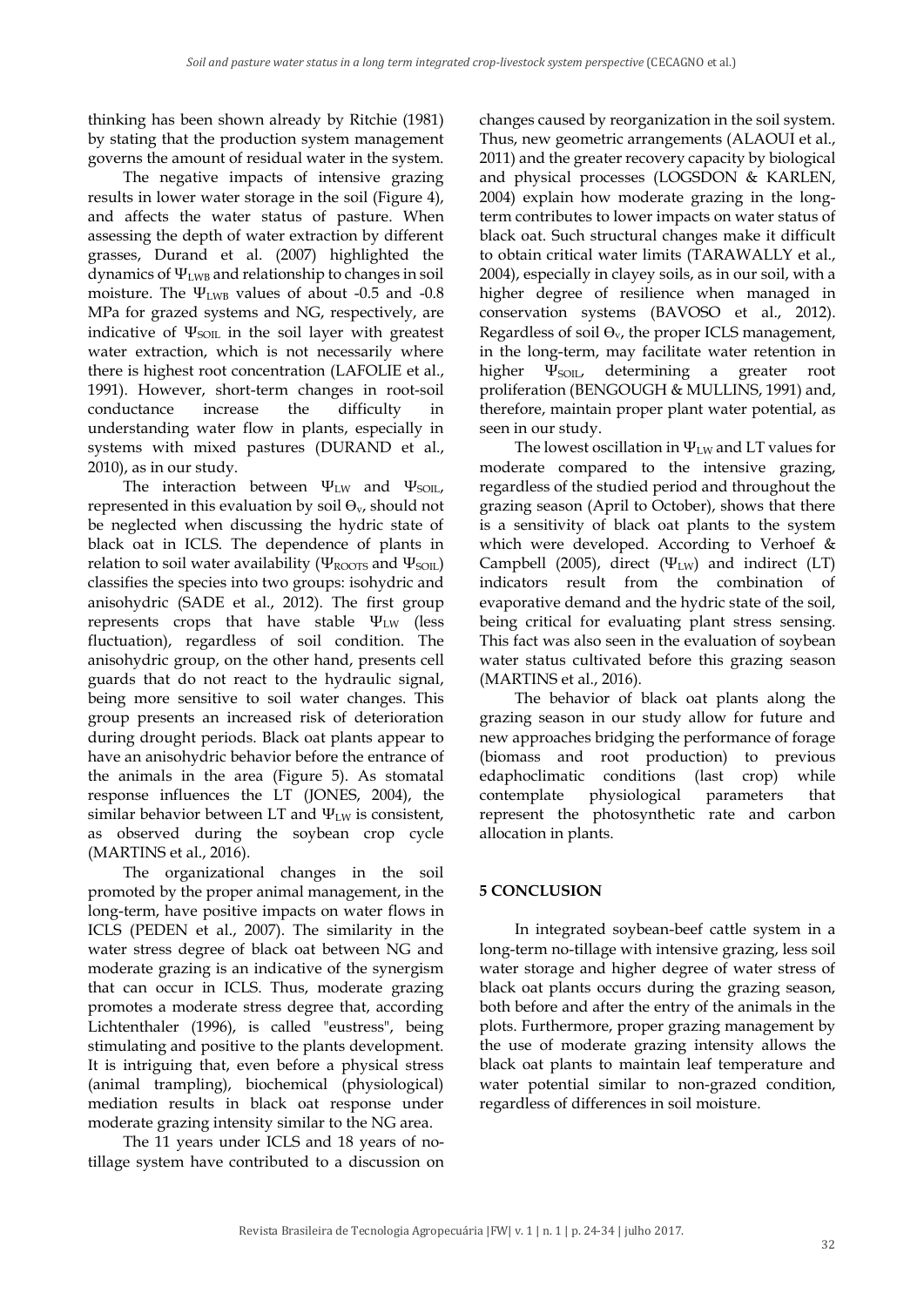#### **REFERENCES**

- ADELOYE, A. A. Global warming impact: flood events, wet-dry conditions and changing scene in world food security. **Journal of Agricultural Research**, Punjab, v. 9, p. 1-15, 2010.
- ALAOUI, A.; LIPIEC, J.; GERKE, H. H. A review of the changes in the soil pore system due to soil deformation: a hydrodynamic perspective. **Soil & Tillage Research,** Amsterdam, v. 116, p. 1-15, 2011.
- ANDRAE, J. **Forage water use**. 2002. Available online at: <http://www.caes.uga.edu/commodities/fieldcrops/forag es/Ga\_Cat\_Arc/2002/july02.pdf>. ccessed on: Oct 11, 2016.
- ANGERS, D. A.; CARON, J. Plant-induced changes in soil structure: Processes and feedbacks. **Biogeochemistry,**  London, v.42, 55-72, 1998.
- ANGHINONI, I.; CARVALHO, P. C. F.; COSTA, S. E. V. G. A. Abordagem sistêmica do solo em sistemas integrados de produção agrícola e pecuária no subtrópico brasileiro. **Tópicos em Ciência do Solo**, Viçosa, v. 8, p. 221-278, 2013.
- ASSMANN, J. M. et al. Soil carbon and nitrogen stocks and fractions in a long-term integrated crop-livestock system under no-tillage in Southern Brazil. **Agriculture, Ecosystems and Environment**, Amsterdam, v. 190, p. 52-59, 2014.
- BAARS, J. A.; RADCLIFFE, I. E.; ROLLO, M. D. Climatic change effects on seasonal patterns of pasture production in New Zealand. **Proceedings of the NZ Grassland Association**, Wellington, v. 51, p. 43-46, 1990.
- BARTHRAM, G. T. Experimental techniques: the HFRO sward stick. In: **HILL farming research**. Edinburgh: HFRO, 1986. p. 29-30.
- BAVOSO, M. A. et al. Resiliência física de dois latossolos vermelhos sob plantio direto, **Revista Brasileira de Ciência do Solo**, Viçosa, v. 36, p. 1892- 1904, 2012.
- BELL, L. W. et al. Impacts of soil damage by grazing livestock on crop productivity. **Soil & Tillage Research**, Amsterdam, v. 113, p. 19-29, 2011.
- BENGOUGH, A. G.; MULLINS, C. E. Penetrometer resistance, root penetration resistance and root elongation in 2 sandy loam soils. **Plant and Soil**, The Hague, v. 131, p. 59-66, 1991.
- BOYER, J. S. Leaf water potentials measured with a pressure chamber. **Plant Physiology**, Waterbury, v. 42, p. 133-137, 1967.
- CECAGNO, D. et al. Least limiting water range and soybean yield in a long-term, no-till, integrated crop-livestock system under different grazing intensities. **Soil & Tillage Research**, Amsterdam, v. 156, p. 54-62, 2016.
- CHAPMAN, N. et al. Roots, water, and nutrient acquisition: let's get physical. **Trends in Plant Science**, Amsterdam, v. 17, p. 701-710, 2012.
- CONTE, O. et al. Soil disturbance index as an indicator of seed drill efficiency in no-tillage agrosystems. **Soil & Tillage Research**, Amsterdam, v. 114, p. 37-42, 2011.
- DURAND, J. L. et al. Ranking of the depth of water extraction by individual grass plants, using natural 18O isotope abundance. **Environmental and Experimental Botany**, London, v. 60, p. 137-144, 2007.
- DURAND, J. L. et al. Investigation the competition for water and the depth of water extraction in multispecies grasslands using <sup>18</sup>O natural abundance. In: **SUSTAINABLE Use of Genetic Diversity in Forage and Turf Breeding**. Oxford: Springer, 2010. p. 205-209.
- FERREIRA, D. F.; FILHO, A. C.; LÚCIO, A. D. Procedimentos estatísticos em planejamentos experimentais com restrição na casualização. **Boletim Informativo Sociedade Brasileira de Ciência do Solo**, Viçosa, v. 37, n. 5, p. 16-19, 2012.
- FRANZLUEBBERS, A. J. Linking soil and water quality in conservation agricultural systems. **Electronic Journal of Integrative Biosciences,** Arkansas, v. 6, n. 1, p. 15-29, 2008.
- FRANZLUEBBERS, A.; STUEDEMANN, J. A.; FRANKLIN, D. H. Water infiltration and surface-soil structural properties as influenced by animal traffic in the Southern Piedmont USA. **Renewable Agriculture and Food Systems**, Madison, v. 27, p. 256-265, 2011.
- GILLINGHAM, A. G. 1973: Influence of physical factors on pasture growth on hill country. **Proceedings of the New Zealand Grassland Association**, Wellington, v.35, 77-85, 1973.
- GORDON, L. J.; PETERSON, G. D.; BENNETT, E. M. Agricultural modifications of hydrological flows create ecological surprises. **Trends in ecology and evolution**, London, v. 914, p. 1-9, 2007.
- GORDON, L. J. et al. Human modification of global water vapor flows from the land surface. **Environmental Sciences**, New York, v. 102, p. 7612-7617, 2005.
- GREGORY, P. J.; NORTCLIFF, S. The new challenge- sustainable production in a changing environment. In: GREGORY, P. J.; NORTCLIFF, S. (Ed.). **Soil conditions and plant growth**. Chichester: John Wiley & Sons, 2013. p. 417-448.
- HAFNER, H. et al. Effect of crop residues on root growth and phosphorus acquisition of pearl millet in an acid sandy soil in Niger. **Plant and Soil**, The Hague, v. 150, p. 117-127, 1993.
- HATFIELD, P. L.; PINTER, P. J. Remote sensing for crop protection. **Crop protection**. Madison, v. 12, p. 403-413, 1993.
- HENDRICKSON, J. R. et al. Principles of integrated agricultural systems: Introduction to processes and definition. **Renewable Agriculture and Food Systems**, Amsterdam, v. 23, n. 4, p. 265-271, 2008.
- JONES, H. G. Irrigation scheduling: advantages and pitfalls of plant-based methods. **Journal of Experimental Botany**, Oxford, v. 55, p. 2427-2436, 2004.
- JONES, H. G. **Plants and microclimate:** a quantitative approach to environmental plant physiology. 3.ed. Cambridge: Cambridge University Press, 2014. 428p.
- KUDOYAROVA, G. R.; KHOLODOVA, V. P.; VESELOV, D. S. Current state of the problem of water relations in plants under water deficit. **Russian Journal of Plant Physiology**, Moscow, v. 60, n. 2, p. 165-175, 2013.
- LAFOLIE, F.; BRUCKLER, I.; TARDIEU, F. Modeling root water potential and soil-root water transport. I. Model presentation. **Soil Science Society of American Journal**, Madison, v. 55, p. 1203-1212, 1991.
- LICHTENTHALER, H. K. Vegetation stress: an introduction to the stress concept in plants. **Journal of Plant Physiology**, Stuttgart, v. 148, p. 4-14, 1996.
- LOGSDON, S. D.; KARLEN, D. L. Bulk density as a soil quality indicator during conversion to no-tillage. **Soil & Tillage Research**, Amsterdam, v. 78, p. 143-149, 2004.
- MARTINS, A. P. et al. Soybean physiological parameters and atmospheric water demand in a long-term no-till integrated crop-livestock system under grazing intensities. **Pesquisa Agropecuária Brasileira**, Brasília, v. 51, p. 978-989, 2016.
- MEKONNEN, S. et al. Livestock water productivity in a water stressed environment in northern Ethiopia. **Experimental Agriculture,** Cambridge, v.47, p.85-98, 2011.
- MILCHUNAS, D. G.; FORWOOD, J. R.; LAUENROTH, W. K. Productivity of long-term grazing treatments in response to seasonal precipitation. **Journal of Range Management**, Tucson, v. 47, p. 122-139, 1994.